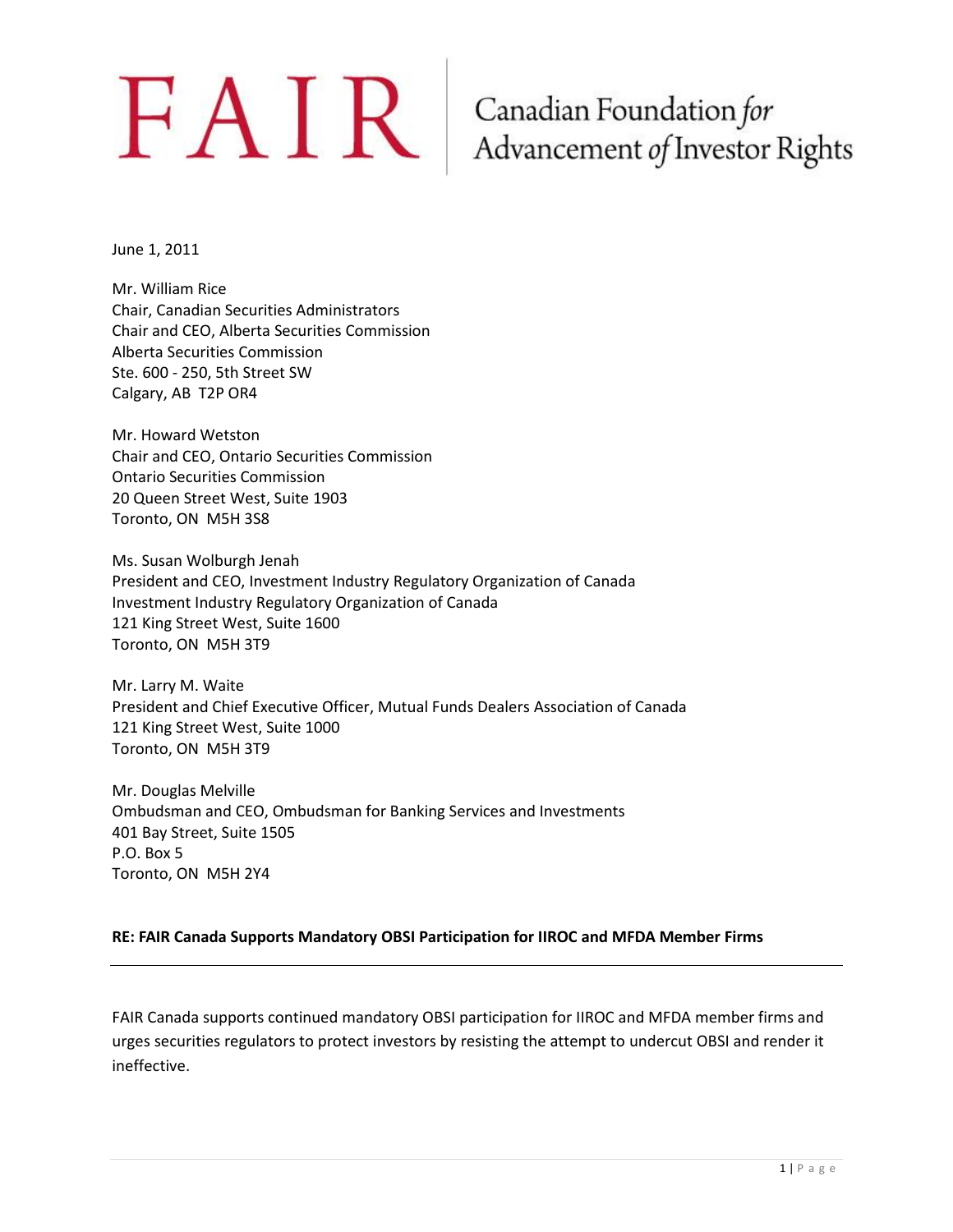

#### **1. Overview**

1.1. FAIR Canada urges the members of the CSA, IIROC, and the MFDA not to succumb to industry pressures to revise IIROC Rule 37.2 and Section 24.A.1 of MFDA By-law No. 1 to remove the requirement for member firms to participate in OBSI.

#### **Recommendation 1:**

Complaint handling and redress mechanisms need to be improved, not weakened. The CSA should continue to require IIROC and MFDA member firms to participate in OBSI.

1.2. FAIR Canada notes that OBSI was originally the creation of the banking industry, to pre-empt the imposition of a statutory ombudservice. In 2002, the investment industry was required to join OBSI on a mandatory basis. The banking and investment industry is now attacking the entity it created and supported for the level of independence it has achieved and for not being subservient to industry's interests. FAIR Canada does not agree with the proposition to abandon OBSI and rather urges reforms to strengthen the accountability of OBSI in the public interest. OBSI currently operates according to a Joint Forum of Financial Market Regulators ("Joint Forum") framework for ongoing collaboration<sup>1</sup>, through which OBSI has some accountability to regulators. FAIR Canada recommends a more formal recognition of OBSI, through recognition orders issued by CSA members, which would improve oversight and accountability.

#### **Recommendation 2:**

 $\overline{\phantom{a}}$ 

Provincial securities regulators should formally recognize OBSI through recognition orders.

- 1.3. FAIR Canada suggests that regulators also consider extending OBSI as a dispute resolution option to clients of non-SRO member firms.
- 1.4. Removing the national independent dispute resolution service and permitting SRO member firms to retain multiple dispute resolution service providers would likely lead to fragmentation and inconsistencies in the procedures used in resolving investment disputes. Removing the requirement for member firms to participate in the OBSI would create an alternative dispute resolution framework fraught with conflicts of interest and complainant confusion. It would also augment the power asymmetries between member firms and consumers and would weaken protections for financial consumers.

 $^1$  Joint Forum of Financial Market Regulators, "The Financial Services OmbudsNetwork – A Framework for Collaboration", online:

<sup>&</sup>lt; http://www.jointforum.ca/en/init/fson\_framework/august\_10\_2007\_a\_framework\_for\_collaboration-en.pdf>.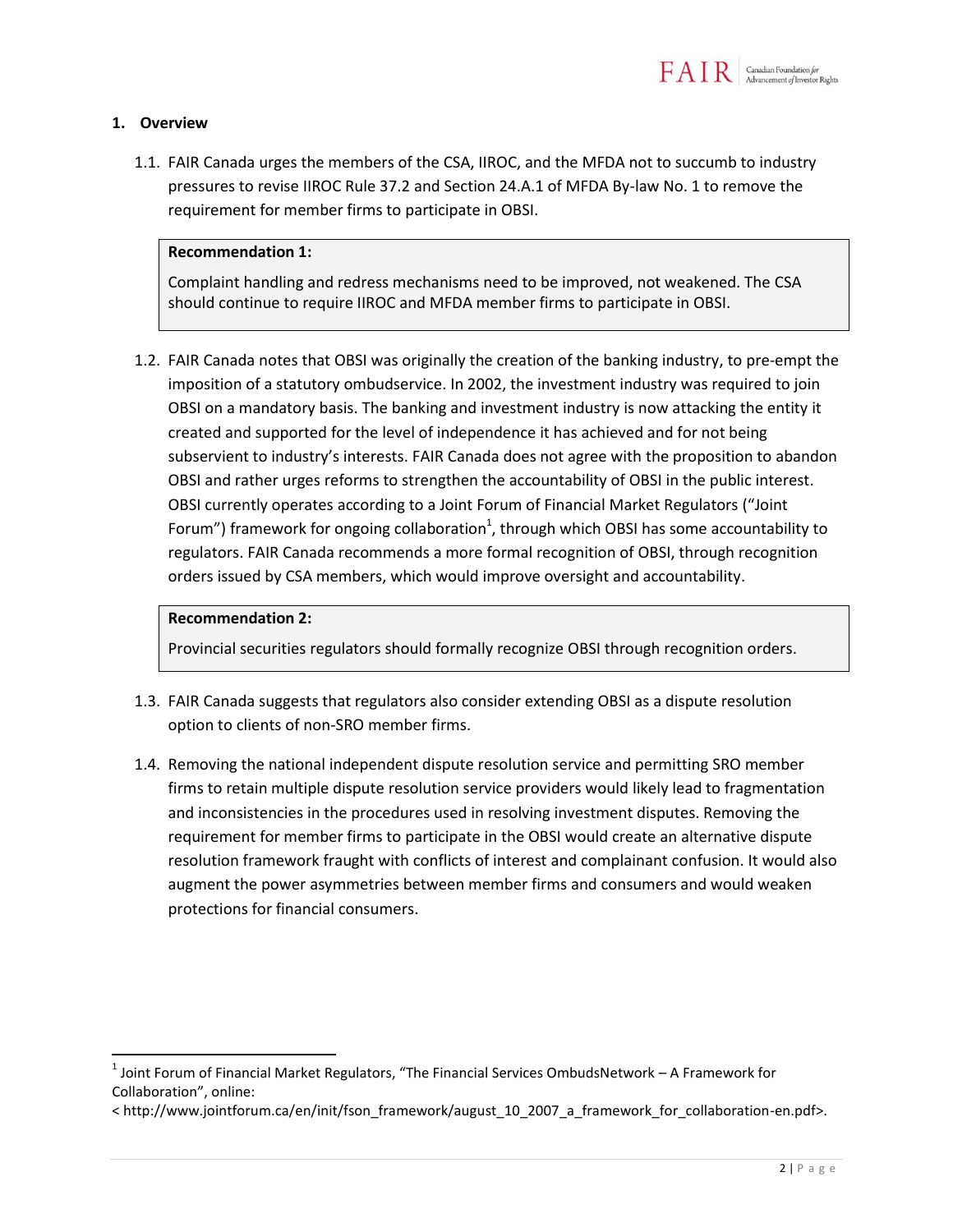1.5. As noted in the January 2009 Report of the Expert Panel on Securities Regulation regarding the inadequacy of complaint handling and redress mechanisms in Canada<sup>2</sup>:

> Although many mechanisms have been put in place to provide investors with simpler, more cost-effective alternatives to the courts, the numerous organizations, the multistep processes, and the lack of uniformity across Canada pose challenges for investors to properly understand and achieve a proper conclusion in an expeditious manner. Based on some of the personal accounts, it appears that investors are often not provided with the information required to understand the full range of options available to seek redress.

- 1.6. FAIR Canada submits that permitting multiple approved providers of dispute resolution services would worsen the problem of poor complaint handling and redress mechanisms.
- 1.7. Additionally, as a single, national ombudservice, OBSI is able to identify and investigate systemic or widespread issues that arise from complaints in the course of its work. Under its Terms of Reference, OBSI has the ability to take action in response to systemic issues uncovered when reviewing an individual consumer complaint. This would be lost in a system of separate, disconnected private dispute resolution service providers.
- 1.8. In FAIR Canada's view, OBSI remains a simple, inexpensive alternative for retail investors, even though it is a system in which member firms hold a great deal of power, expertise and knowledge. Permitting member firms to choose their dispute resolution service provider, negotiate the contracts with these providers and provide remuneration directly to these providers would threaten the fairness and independence enshrined in the current system.
- 1.9. FAIR Canada does not want to see OBSI undermined and, instead, suggests opportunities to improve its dispute resolution services, which are set out below. The only alternative to OBSI that FAIR Canada would support for financial consumer complaints would be the creation of a statutory ombudservice.

# **2. Dispute Resolution Services Need to Be Independent, Impartial and Free from Conflicts of Interest**

- 2.1. FAIR Canada understands that the banking and investment industry's displeasure with OBSI has led the industry to seize on the wording of section 13.16 of NI 31-103 in an attempt to move to a dispute resolution service framework which it would find more acceptable but would not be in the interests of financial consumers. Accordingly, FAIR Canada recommends that the wording of NI 31-103 needs to be amended to serve the public interest and, in particular, the interests of financial consumers.
- 2.2. We are aware that at least some member firms are in favour of removing the current language of IIROC Rule 37.2 and Section 24.A.1 of MFDA By-law No. 1 and replacing these provisions with language similar to that included in section 13.16 of NI 31-103, which provides that a registered

 $\overline{\phantom{a}}$ 

 $^{2}$  Expert Panel on Securities Regulation, "Final Report and Recommendations" (January 2009) at page 34.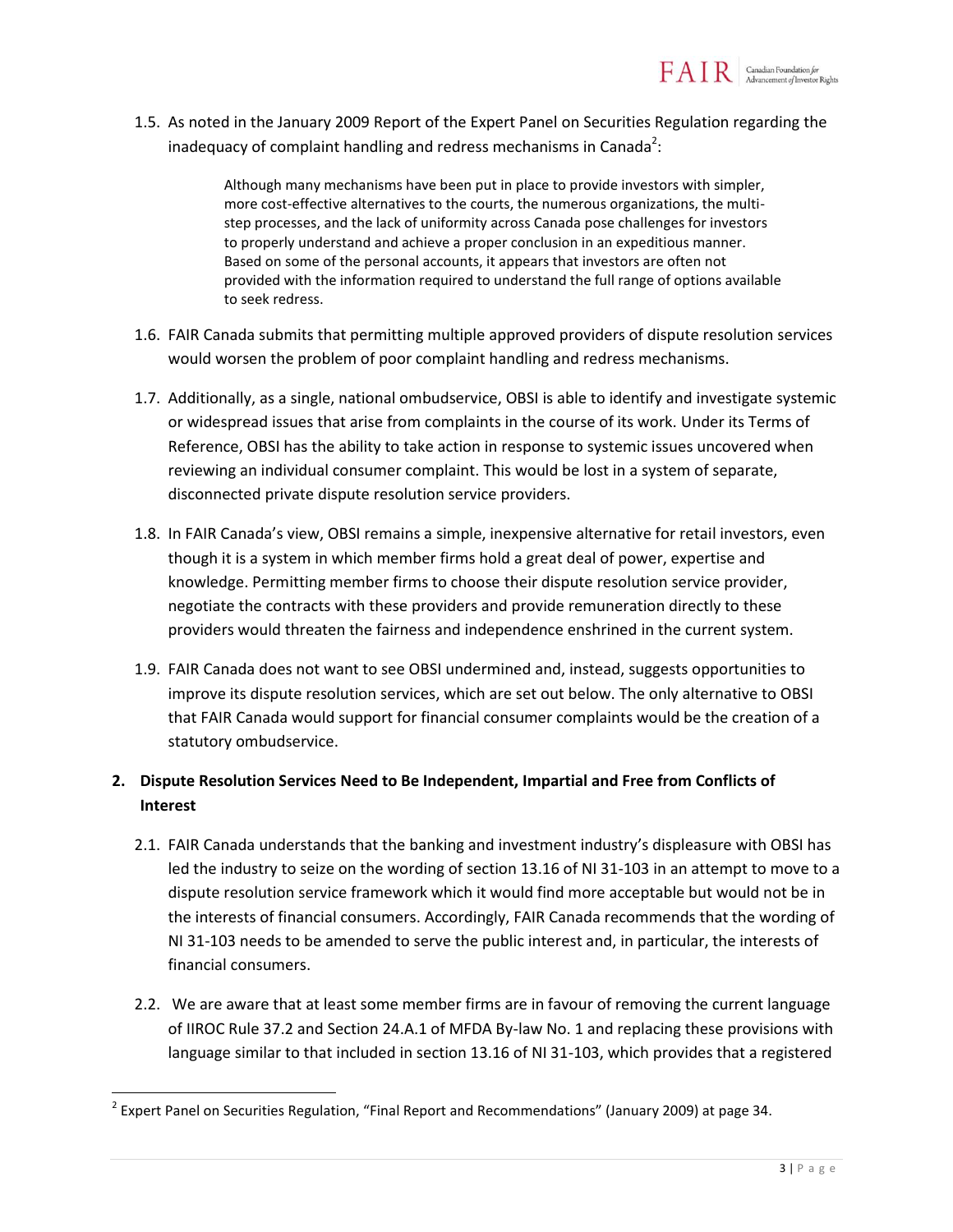firm must ensure that independent dispute resolution or mediation services are made available, at the firm's expense, to an investor to resolve a complaint made by the investor.

2.3. The language in NI 31-103 reads:

13.16 Dispute resolution service

(1) A registered firm must ensure that independent dispute resolution or mediation services are made available, at the firm's expense, to a client to resolve a complaint made by the client about any trading or advising activity of the firm or one of its representatives.

- 2.4. The language "made available" suggests that member firms would have the privilege of selecting the service provider. The language "at the firm's expense" implies payment of remuneration directly from member firms to the service providers. Allowing member firms to select and pay the service provider(s) made available to their clients to resolve complaints against them poses significant potential for conflicts of interest, both real and perceived.
- 2.5. OBSI is a non-profit organization that is impartial, free of bias and independent of both industry and government. The for-profit nature of private dispute resolution service providers contributes to significant concerns regarding conflicts of interest that would arise if the current language requiring participation in OBSI was replaced with language similar to that of section 13.16 of NI 31-103.
- 2.6. Direct payment by member firms to dispute resolution service providers raises significant cause for concern. Neutrality, impartiality and an absence of an alignment of interests with any party is essential to a fair dispute resolution service. Dispute resolution service providers' financial interests (namely being the award of service contracts by member firms and the resultant remuneration) would be aligned with the investment firm's interests which could compromise their neutrality and impartiality. These providers could be incentivized to make decisions and recommendations that are favourable to the member firms that are paying their fees in order to maintain a positive relationship with these member firms and to be awarded future contracts.
- 2.7. The first objective outlined in the guidelines endorsed by a Dispute Resolution Committee established by the Joint Forum is independence.<sup>3</sup> Guideline No. 1 (Subject Matter: Independence) states:

…"independence" means the absence of relationships with the affected financial sector industry, or firms within it, which would cause a reasonable person to question whether the person can fairly and effectively resolve complaints…or provide objective and disinterested oversight…

2.8. In our view, direct payment from a member firm for dispute resolution services dealing with a complaint against that member firm would cause a reasonable person to question whether or not that dispute resolution service provider could fairly and effectively resolve complaints.

 $\overline{\phantom{a}}$ 

<sup>3</sup> Guideline No. 1, being Annex B to the Framework for Collaboration, *supra* note 1.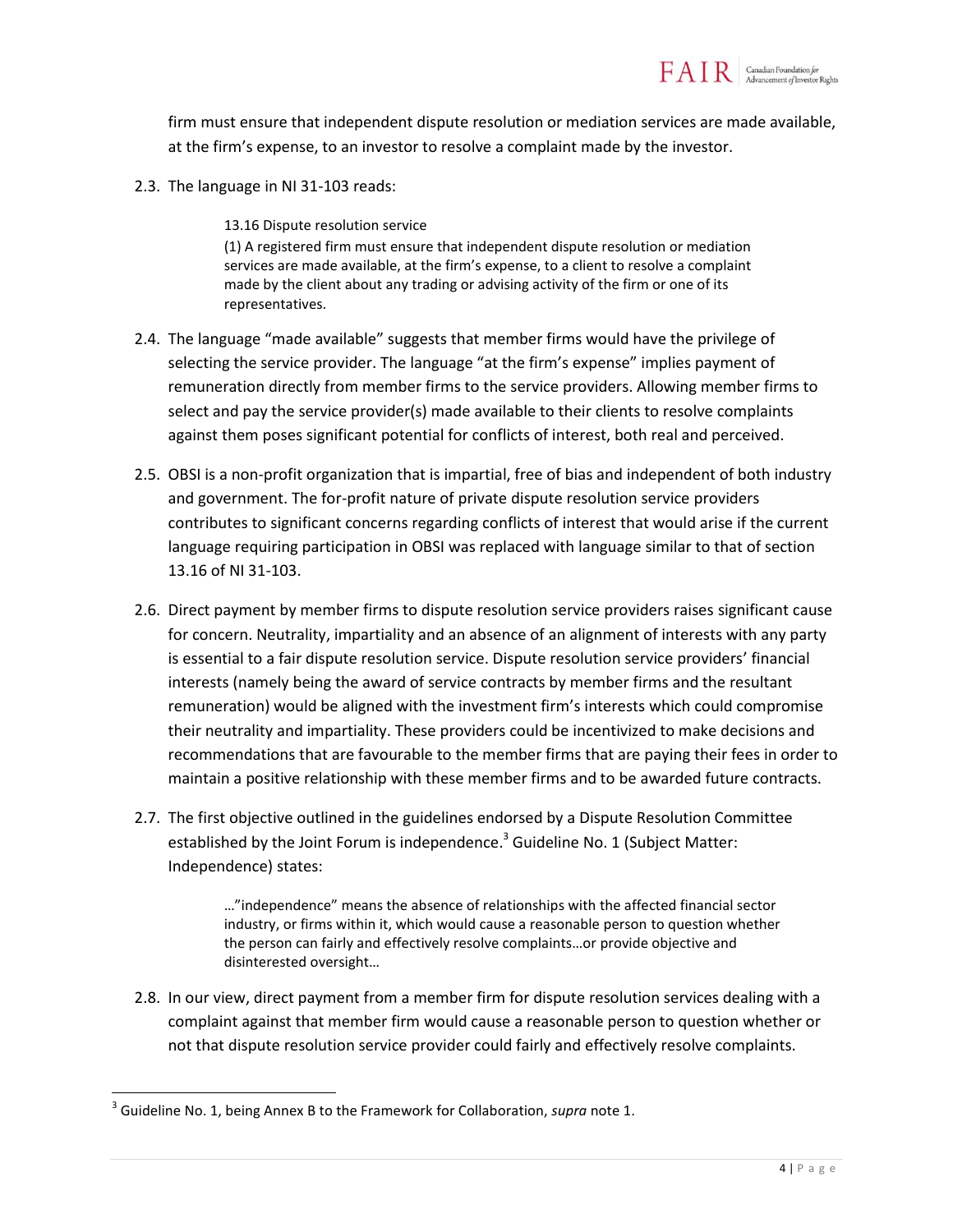- 2.9. Even if safeguards were introduced to reduce the potential for conflicts of interest, the potential for the perception of a conflict of interest is too great to warrant the introduction of such language into IIROC Rule 37.2 and Section 24.A.1 of MFDA By-law No. 1. If unfairness resulting from conflicts of interest is perceived by clients, it has the potential to undermine the purpose of an independent dispute resolution service. It is crucial that investors perceive the decisionmaker to be free of conflicts of interest. Changing the language of IIROC Rule 37.2 and MFDA Bylaw No. 1, as suggested by some member firms, would lead to the significant problem of conflicts of interest (perceived or real) that are absent from the current status quo.
- 2.10. To prevent this from occurring, FAIR Canada recommends that the CSA amend the language of section 13.16 of NI 31-103 to provide protection to financial consumers from the potential for conflicts of interest in dispute resolution by requiring registered firms to participate in an approved ombudsperson service.

## **Recommendation 3:**

The CSA should amend the language of section 13.16 of NI 31-103 to require registered firms to participate in an approved ombudservice. The CSA should recognize OBSI as the approved ombudservice.

#### **3. Consistency in Decision-Making**

- 3.1. OBSI provides a single, national dispute resolution service, with initiatives in place to detect and minimize inconsistencies in its approach to complaints handling between matters with similar facts, between investigators and over time.
- 3.2. The development of a body of knowledge is important for fairness, and would be difficult to build with multiple independent, disconnected dispute resolution service providers. For consistency, FAIR Canada supports the continued mandatory OBSI participation for member firms, or, in the alternative, a single, national statutory ombudservice.

#### **4. Industry Concerns About OBSI**

 $\overline{a}$ 

4.1. FAIR Canada is aware of some of the arguments made by the industry<sup>4</sup>regarding their complaints about OBSI. While we do recognize that some improvements could be made, we fail to see sufficient merit in these arguments to revise the requirement that member firms participate in OBSI. We are aware that industry and regulators had a meeting about OBSI at the OSC's offices on May 12, 2011; however, investor advocates were not invited to or present at the meeting. FAIR Canada understands, based on media reports, that regulators have rejected

<sup>&</sup>lt;sup>4</sup> RBC Dominion Securities made a number of arguments in favour of the revision of IIROC Rule 37.2 in its submissions to IIROC in letters submitted on March 15, 2010 (online:

<sup>&</sup>lt;http://docs.iiroc.ca/DisplayDocument.aspx?DocumentID=B1CED3E64BEC4AA6B2E90BB2E3E81CF5&Language=en >) and October 8, 2010

<sup>(</sup>online:<http://docs.iiroc.ca/DisplayDocument.aspx?DocumentID=67DE19697BBB4EC88631A4CD998EF844&Langu age=en>).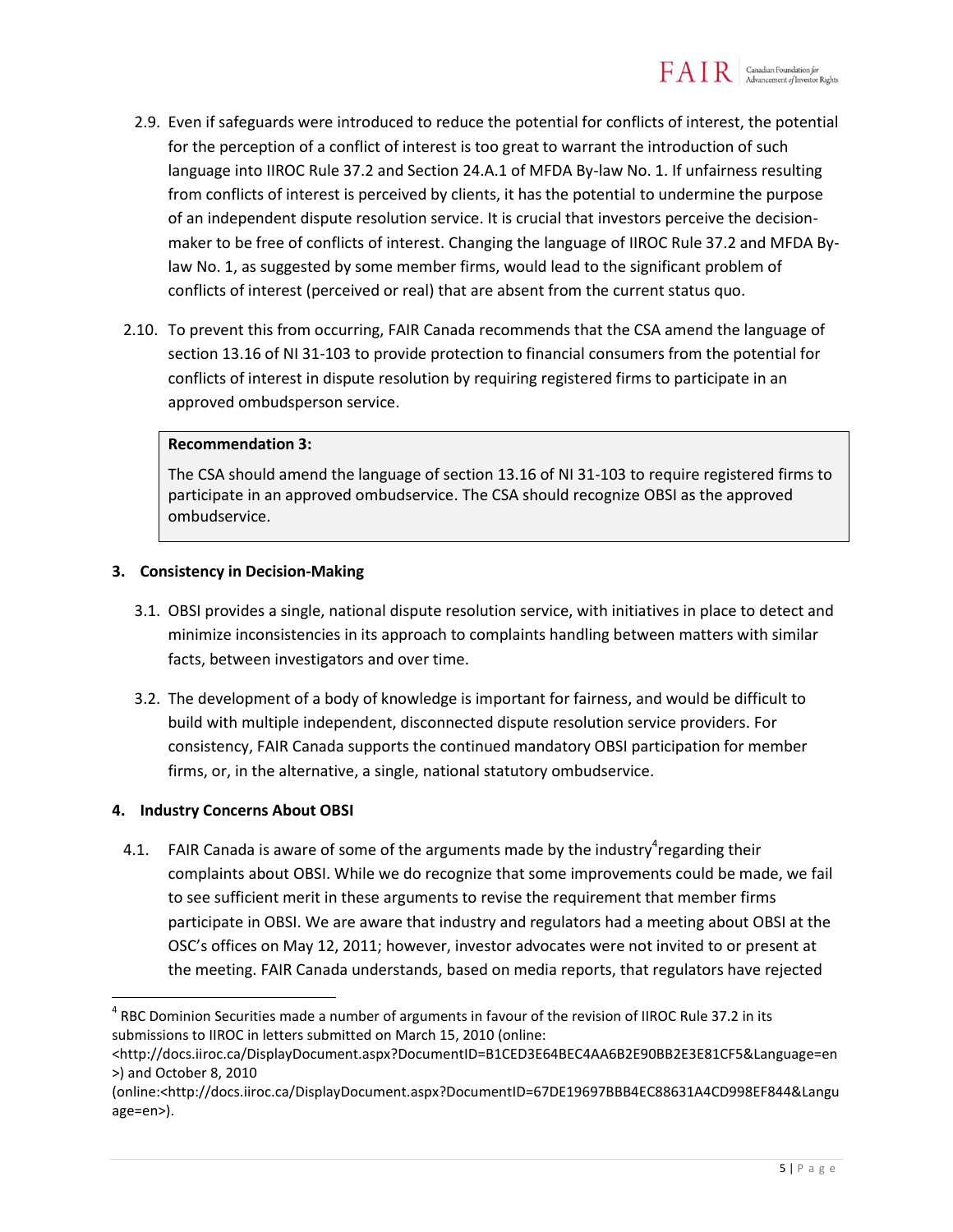the industry members' request and have pushed back, encouraging member firms to continue to participate fully in OBSI's processes. FAIR Canada recognizes the regulators' measured approach and encourages them not to give in to further industry lobby efforts. The known arguments of industry and FAIR Canada's response to them are set out below.

#### Fairness and Transparency

- 4.2. An ombudservice is not intended to fill an arbitral role. The International Ombudsman Association's Code of Ethics includes an ethical principle of informality, stating that an ombudsman "as an informal resource, does not participate in any formal adjudicative or administrative procedure related to concerns brought to his/her attention."<sup>5</sup>
- 4.3. Fairness is the fundamental principle upon which OBSI's decisions are based. Transparency in processes and clear rules governing the processes are not essential, or necessarily conducive, to reaching decisions that are fair in substance (as opposed to procedurally fair). As stated in Guideline No. 4 (Subject Matter: Fairness), to achieve the objective of fairness, "[t]he objective of complaint resolution through the ombudservice is not to provide a parallel court system, but to establish a dispute resolution framework which will encourage fair business dealings, broadly and reasonably conceived."<sup>6</sup>
- 4.4. FAIR Canada encourages transparency to ensure that financial consumers and member firms understand OBSI's investigation steps and the reasons underlying its recommendations. However, a perceived need by member firms for improvement in this area does not mean that mandatory OBSI participation should be eliminated cavalierly.

#### Loss Calculation Methodology

- 4.5. Some industry participants have complained that OBSI does not have a clear, consistent assessment of damages methodology. They allege that "OBSI currently applies a standard, demonstrably flawed, methodology to all complaints"<sup>7</sup>. OBSI has recently published a consultation paper on its approach to suitability and loss assessment. FAIR Canada submits that member firms should provide their opinions and recommendations regarding the methodology used to achieve redress for investors rather than reacting to the problem by dismantling OBSI.
- 4.6. FAIR Canada supports the principles upon which the loss methodology calculations for investment complaints are based – that is, that OBSI's approach is to determine a reasonable estimate of the financial position the investor would be in had the unsuitable investment advice not been given and acted upon. For fairness, it is important that this methodology works both ways. If an investor would have sustained losses had the appropriate recommendation been made by the member firm, this should be reflected in the loss calculation.

 $\overline{\phantom{a}}$ 

<sup>&</sup>lt;sup>5</sup> International Ombudsman Association, "IOA Code of Ethics" online: <www.ombudsassociation.org>.

<sup>6</sup> Guideline No. 4, being Annex B to the Framework for Collaboration, *supra* note 1.

<sup>7</sup> *Supra* note 4.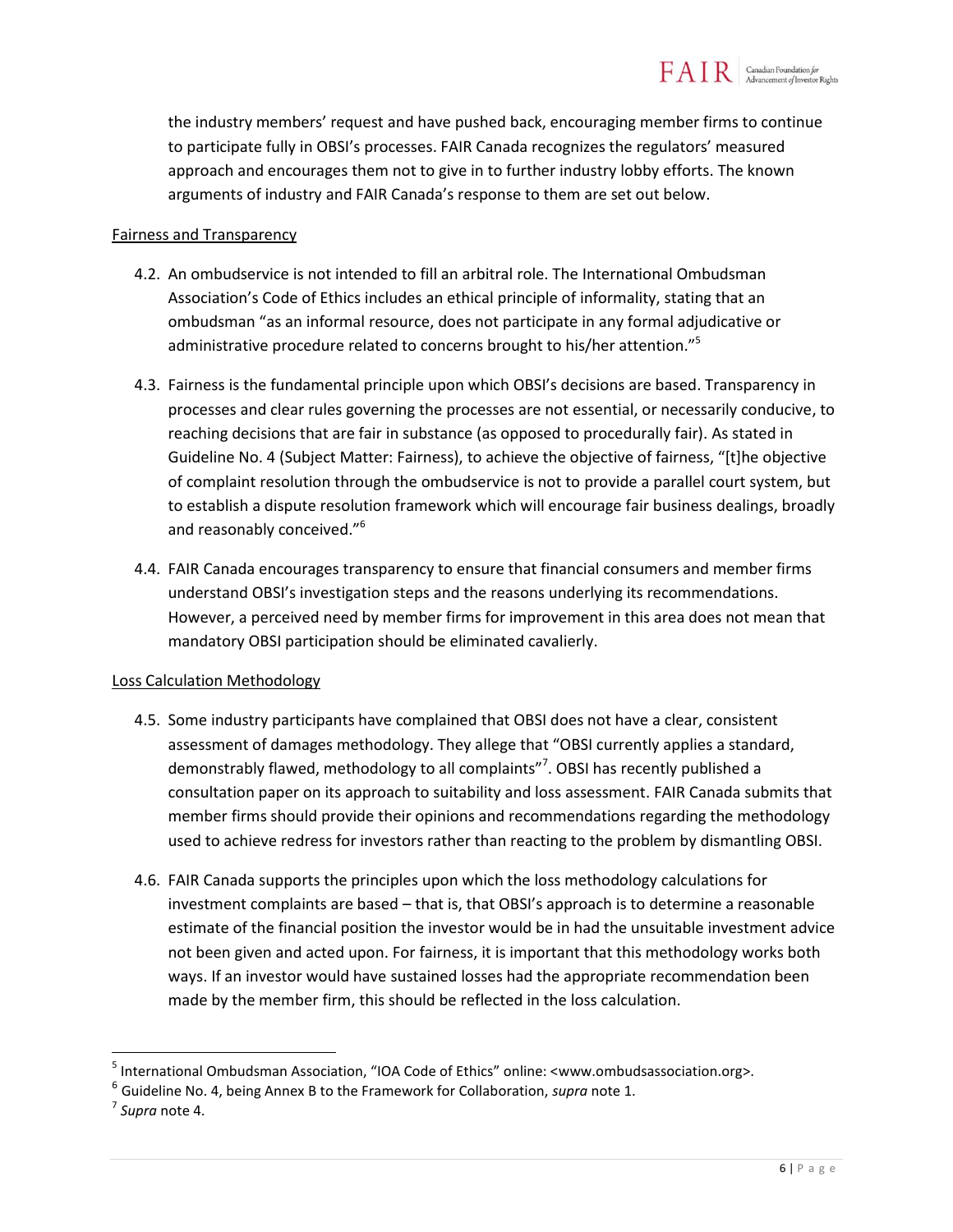4.7. FAIR Canada believes that the increase in complaints arising from the 2008 market crash has meant that industry is likely facing having to pay out more money to wronged investors and this has led to a greater focus by industry on the appropriate "methodology" for awards as it seeks to limit the amount of redress it must pay.

### Publication of Reasons

- 4.8. Some industry participants have been critical of the fact that OBSI does not publish reasons for its decisions. FAIR Canada understands that reasons are provided to the parties once OBSI has reached its recommendations (if any) in a given case. It is essential that the parties receive reasons in respect of the complaint. FAIR Canada believes that the publication of more broadly applicable "sample" cases, with client identifying information redacted, would be of benefit to both member firms and investors. We encourage OBSI to continue efforts to publish such information. We suggest that the sample cases should identify the investment firm or bank involved.
- 4.9. While the industry complains that there are no published reasons for OBSI's decisions which results in a lack of precedent, the ADR Chambers Banking Ombuds Office Annual Report for 2010, which is RBC's dispute service provider for its banking clients, also does not publish reasons for its decision and only publishes case studies. There are no indications that independent dispute resolution or mediation services would address this industry complaint.
- 4.10. In our view, permitting the use of multiple private dispute resolution service providers would only make it more difficult to publish sample cases and to identify complaint trends. We encourage the CSA, IIROC and the MFDA to examine this issue with a view to improving the current situation, rather than taking steps backward.

#### **Recommendation 4:**

OBSI should continue efforts to publish more broadly applicable OBSI sample cases for the benefit of investors as well as member firms.

# Cannot Make Binding Decisions

- 4.11. By their nature and function, ombudservice offices are to make recommendations and their conclusions are not legally binding.<sup>8</sup> IIROC's arbitration program is available to investors dealing with IIROC member firms who desire a binding decision.
- 4.12. While some industry members argue that the penalty of publishing a dealer's name if the recommendation of OBSI is not accepted is "ineffective", there has not been a publication made since 2007, which, at that time, was the first time a recommendation had not been accepted in the previous ten years. This suggests that the threat of the publication of a failure to comply with a recommendation may lead to recommendations being accepted by the parties. However,

 $\overline{\phantom{a}}$ <sup>8</sup> David J. Mullan, *Administrative Law*, 5<sup>th</sup> ed (Toronto: Emond Montgomery Publications Limited, 2003).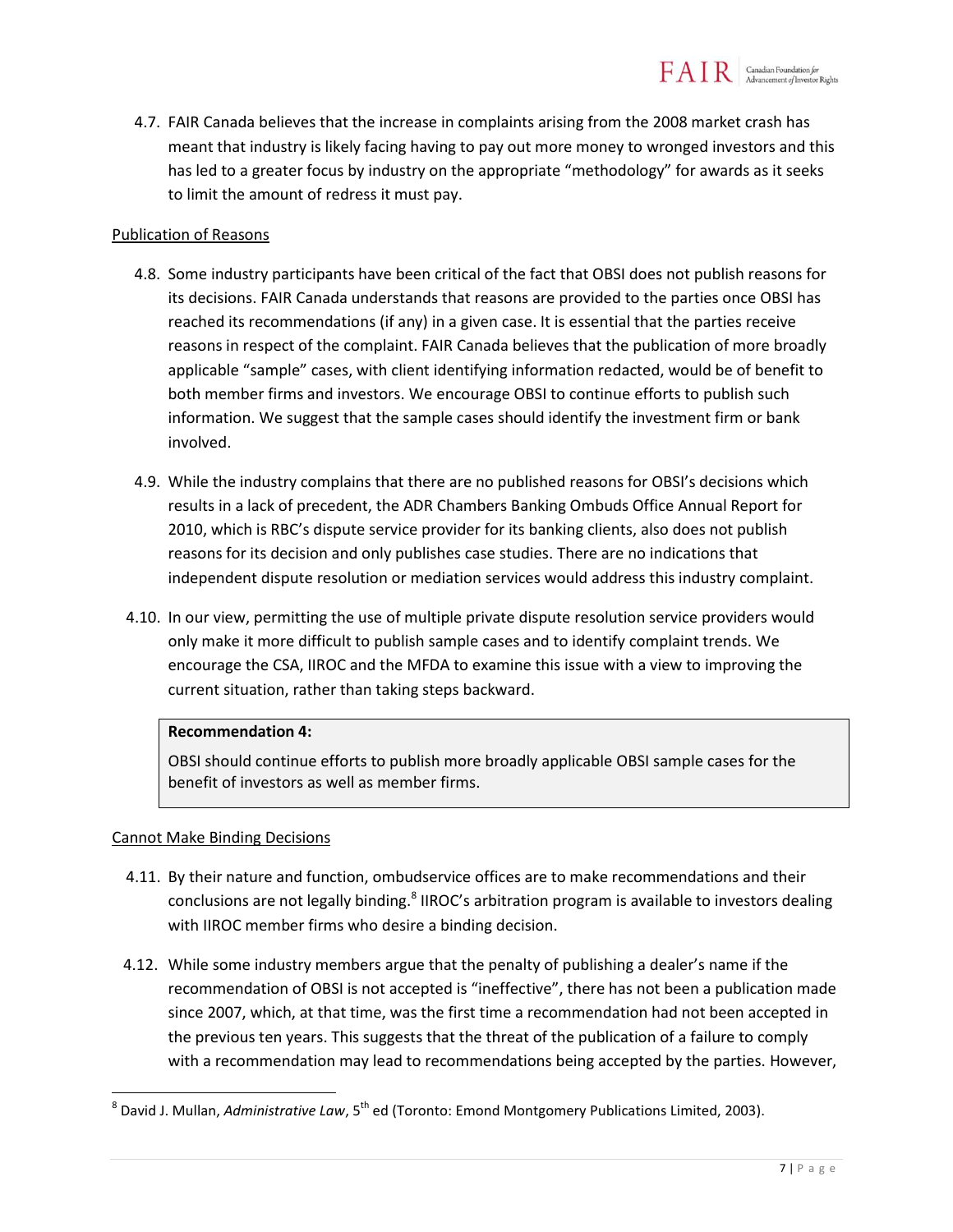a voluntary system is only effective to the extent that the industry "buys in" to OBSI. If industry firms join together to oppose OBSI the threat of "name and shame" loses much of its force and OBSI could be undermined.

4.13. The industry may prefer the confidential nature of the arbitration process since the decision of the arbiter is final, binding and confidential. Keeping the information confidential creates a knowledge imbalance in favour of the industry. FAIR Canada believes the continuance of an independent ombudservice as a method of dispute resolution is an essential option for financial consumers who have a complaint.

#### Complaint about Costs of OBSI

- 4.14. Some industry members also complain that member firms are required to pay a "substantial fee in order to participate in OBSI" and argue that IIROC Rule 37.2 and Section 24.A.1 of MFDA Bylaw No. 1 discourage members from offering other options for dispute resolution to investors at the firm's expense because participation in both OBSI and other dispute resolution mechanisms is cost prohibitive.
- 4.15. The total cost to participating firms for the OBSI fiscal year ended October 31, 2010 was \$7.7 million while total OBSI expenses for the fiscal year were \$7.3 million (online: < http://obsi.ca/images/document/up-OBSI\_Annual\_Report\_2010.pdf>). A sample fee for a large OBSI participating firm (such as a major bank-owned investment dealer) is \$763,000 annually. For a small bank-owned investment subsidiary, a sample annual fee would be \$45,000 and small firms would pay much lower annual fees. FAIR Canada does not view these fees to be significant nor unreasonable relative to the rest of the member firms' operations. Further, we consider that the overall costs of operating a national investment and banking ombudservice are reasonable and cost effective.

#### **5. Introduce a Statutory Ombudservice**

5.1. FAIR Canada submits that if the industry is dissatisfied with OBSI, improving the current body would be a far more productive solution than opening up the field to multiple entities which would lead to additional concerns. A statutory ombudservice could meet the industry's desire for greater transparency, bringing with it additional procedural safeguards to address issues of natural justice, while also improving investor protection. FAIR Canada supports converting OBSI into a statutory national ombudservice for investment and banking services.

#### **Recommendation 5:**

If the financial industry opposes OBSI remaining the mandatory dispute resolution service, we recommend the establishment of a mandatory national statutory ombudservice for all banking and investment services.